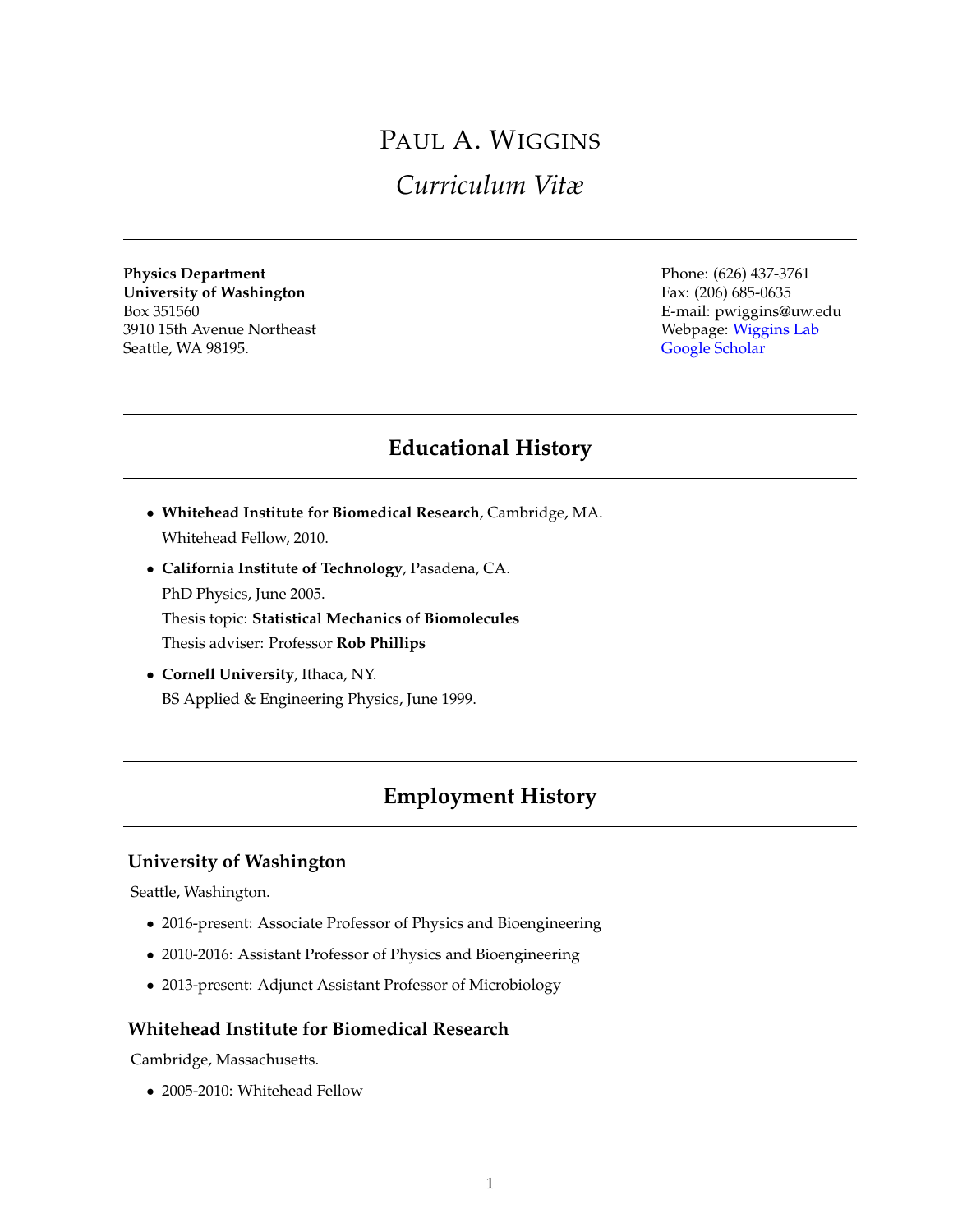### **California Institute of Technology**

Pasadena, California.

- 2002-2005: NSF fellow, graduate research assistant, and teaching assistant in the Department of Applied Physics at Caltech. Supervisor: Professor Rob Phillips.
- 2000-2002: NSF fellow and graduate research assistant in the Particle Theory group at Caltech. Supervisor: Professor John Schwarz.

### **Cornell University**

Ithaca, New York.

- 1998-2000: Teaching assistant in the Departments of Physics and Applied and Engineering Physics at Cornell University for three semesters. Supervisors: Professors Richard Lovelace, Saul Teukolsky, and Matthias Neubert.
- 1997-1999: Research assistant, Department of Physics, Cornell University. Visualization of numerical relativity computations. Supervisor: Professor Saul Teukolsky.
- Summer 1996: Summer research assistant, Physics department, Cornell University. Wrote data acquisition software for femtosecond pulse lasers.

Supervisor: Professor Wilson Ho.

### **University of Michigan**

Ann Arbor, Michigan.

• Summers 1994,1995: Summer research assistant, Bioengineering department of the University of Michigan. Designed apparatus to measure the elasticity of small tissue samples.

Supervisor: Professor Matt O'Donnell.

## **Academic Honors**

### **University of Washington** , 2010-present:

- NSF CAREER Grant, 2012, The National Science Foundation.
- Sloan Research Fellow, 2011, The Alfred P. Sloan Foundation.

**Whitehead Institute for Biomedical Research**, 2005-present:

- **Wiggins Lab Research Profiled in Physics World**, Jul 1, 2009.
- Skeggs Fellow, 2007-2008, Whitehead Institute for Biomedical Research.

**California Institute of Technology, Department of Physics**, 2000-2005:

• NSF Fellowship, 2000-2003, The National Science Foundation.

### **Cornell University, School of Engineering**, 1995-2000:

- Outstanding Undergraduate Research Award Lecture, 2000, Astronomical Society of New York.
- Dorothy and Fred Chau Undergraduate Research Award (Honorable mention), 2000, Department of Applied and Engineering Physics, Cornell University.
- Cucindal Award, 1999, Department of Applied and Engineering Physics, Cornell University. (For most promising student in the Applied and Engineering Physics Department at graduation.)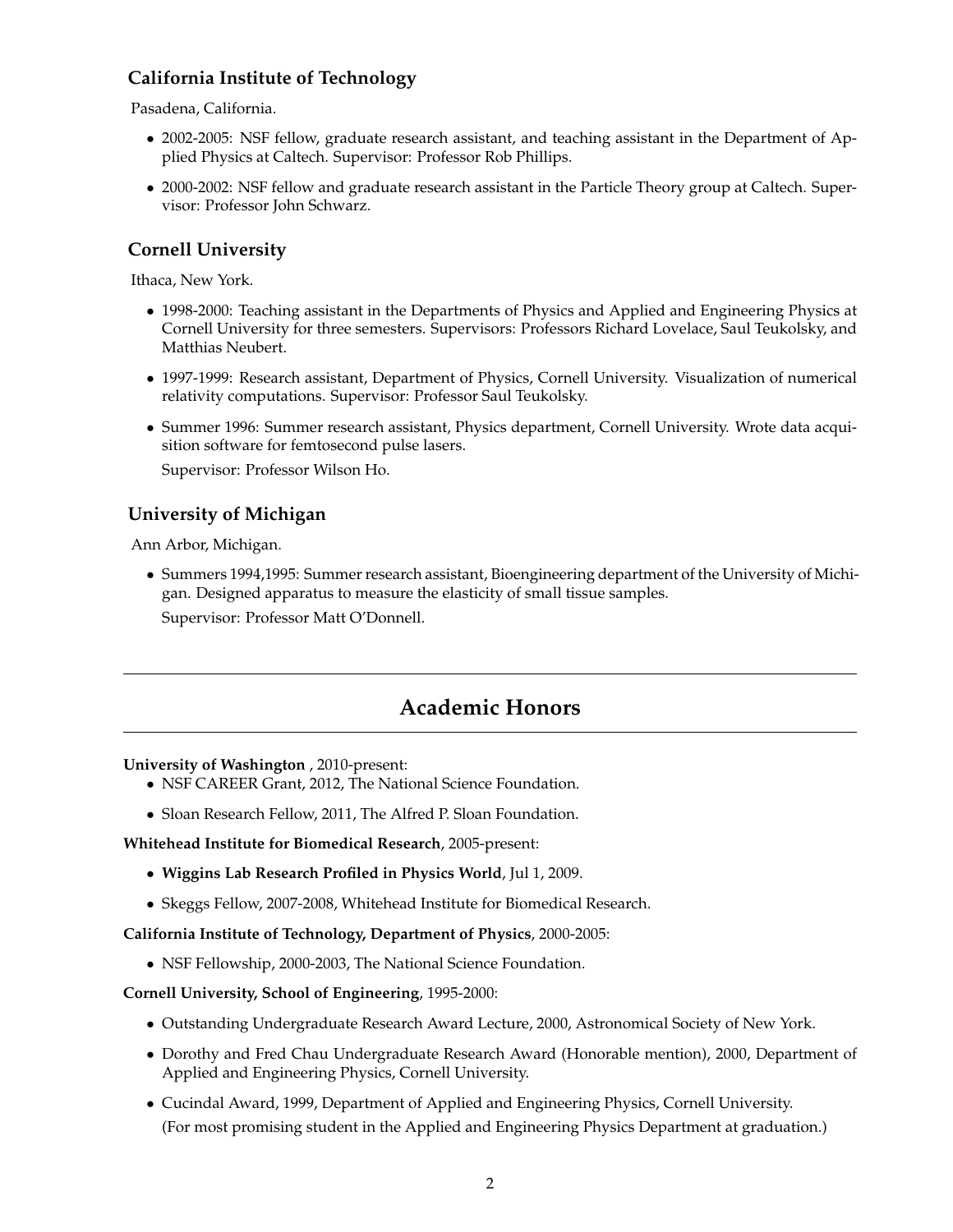- Graduated **Summa Cum Laude with Honors**, 1999, Department of Applied and Engineering Physics, Cornell University..
- Dean's List, 1995-1999, Cornell University.
- John McMullen Dean's Merit Scholarship, 1995-1996, Cornell University.

# **Affiliation and Other Appointments**

- **Assistant Professor**, Department of Physics (University of Washington).
- **Assistant Professor**, Department of Bioengineering (University of Washington).
- **Adjunct Assistant Professor**, Department of Microbiology (University of Washington).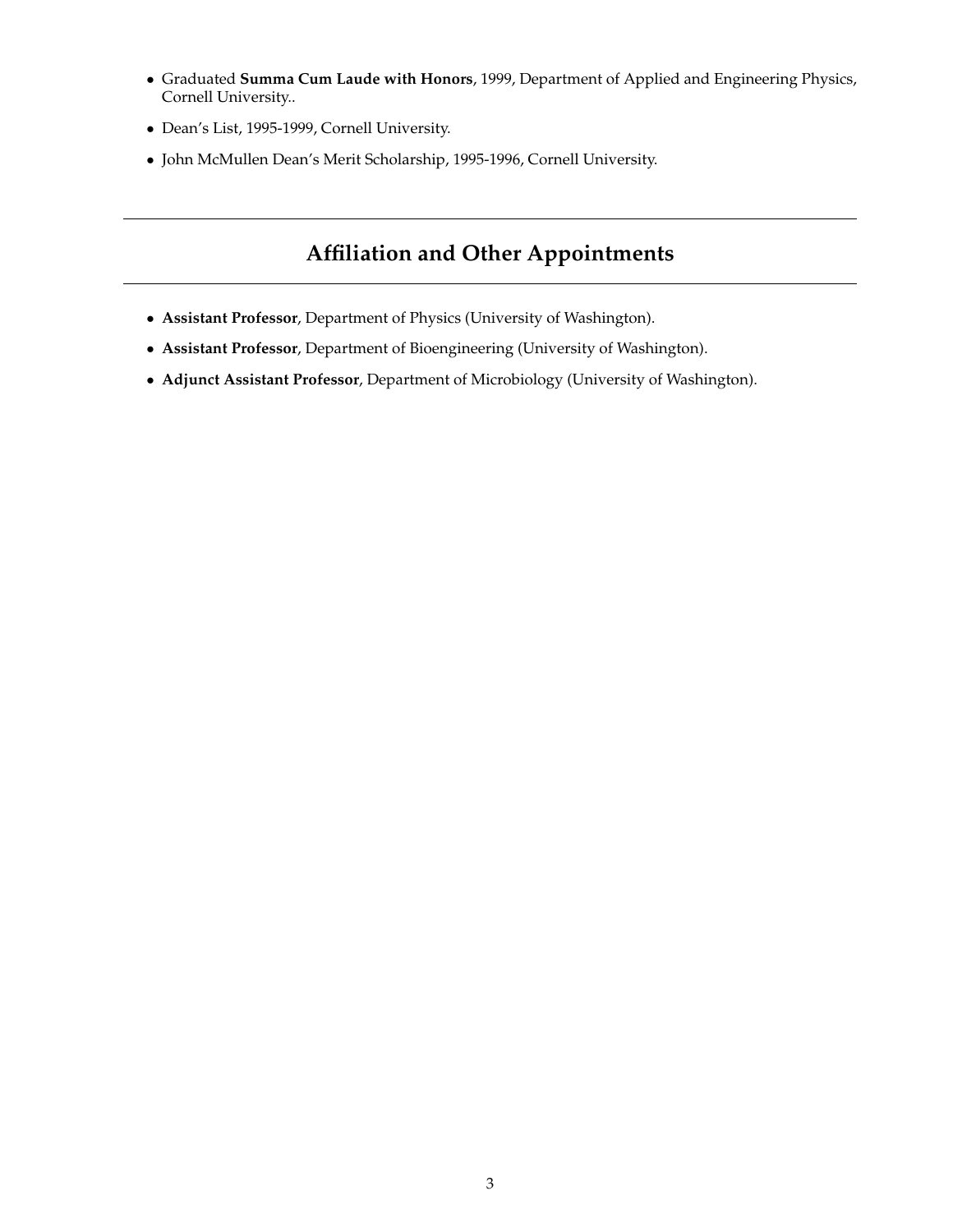#### **Journal Publications:**

- [1] C. H. LaMont and **Paul A. Wiggins**, "A correspondence between thermodynamics and inference." *Accepted PRE.*, 2019.
- [2] S.-Y. Ting, D. E. Bosch, S. M. Mangiameli, M. C. Radey, S. Huang, Y.-J. Park, K. A. Kelly, S. K. Filip, Y. A. Goo, J. K. Eng, M. Allaire, D. Veesler, **Paul A. Wiggins**, S. B. Peterson, and J. D. Mougous, "Bifunctional immunity proteins protect bacteria against FtsZ-targeting ADP-ribosylating toxins," *Cell*, vol. 175, no. 5, pp. 1380–1392.e14, Nov 2018.
- [3] S. M. Mangiameli, J. A. Cass, H. Merrikh, and **Paul A. Wiggins**, "The bacterial replisome has factorylike localization," *Curr Genet*, vol. 64, no. 5, pp. 1029–1036, Oct 2018.
- [4] J. Corbitt, J. S. Yeo, C. I. Davis, M. LeRoux, and **Paul A. Wiggins**, "Type VI secretion system dynamics reveals a novel secretion mechanism in *Pseudomonas aeruginosa*," *J Bacteriol*, vol. 200, no. 11, Jun 2018.
- [5] S. Stylianidou, T. J. Lampo, A. J. Spakowitz, and **Paul A. Wiggins**, "Strong disorder leads to scale invariance in complex biological systems," *Phys Rev E*, vol. 97, no. 6-1, p. 062410, Jun 2018.
- [6] J. R. Russell, M. T. Cabeen, P. A. Wiggins, J. Paulsson, and R. Losick, "Noise in a phosphorelay drives stochastic entry into sporulation in *Bacillus subtilis*," *EMBO J*, vol. 36, no. 19, pp. 2856–2869, 10 2017.
- [7] S. M. Mangiameli, B. T. Veit, H. Merrikh, and **Paul A. Wiggins**, ["The Replisomes Remain Spatially](http://journals.plos.org/plosgenetics/article?id=10.1371/journal.pgen.1006582) [Proximal throughout the Cell Cycle in Bacteria,](http://journals.plos.org/plosgenetics/article?id=10.1371/journal.pgen.1006582)" *PLoS Genet*, vol. 13, no. 1, p. e1006582, Jan 2017.
- [8] S. M. Mangiameli, C. N. Merrikh, **Paul A. Wiggins**, and H. Merrikh, ["Transcription leads to pervasive](https://elifesciences.org/content/6/e19848) [replisome instability in bacteria,](https://elifesciences.org/content/6/e19848)" *Elife*, vol. 6, Jan 2017.
- [9] T. J. Lampo, S. Stylianidou, M. P. Backlund, **Paul A. Wiggins**, and A. J. Spakowitz, ["Cytoplasmic RNA-](http://www.cell.com/biophysj/abstract/S0006-3495(16)34322-3)[Protein Particles Exhibit Non-Gaussian Subdiffusive Behavior,](http://www.cell.com/biophysj/abstract/S0006-3495(16)34322-3)" *Biophys J*, vol. 112, no. 3, pp. 532–542, Feb 2017.
- [10] J. A. Cass, S. Stylianidou, N. J. Kuwada, B. Traxler, and **Paul A. Wiggins**, ["Probing bacterial cell biology](http://onlinelibrary.wiley.com/doi/10.1111/mmi.13591/abstract) [using image cytometry,](http://onlinelibrary.wiley.com/doi/10.1111/mmi.13591/abstract)" *Mol Microbiol*, vol. 103, no. 5, pp. 818–828, Mar 2017.
- [11] S. Stylianidou, C. Brennan, S. B. Nissen, N. J. Kuwada, and **Paul A. Wiggins**, ["SuperSegger: robust](http://onlinelibrary.wiley.com/doi/10.1111/mmi.13486/abstract) [image segmentation, analysis and lineage tracking of bacterial cells,](http://onlinelibrary.wiley.com/doi/10.1111/mmi.13486/abstract)" *Mol Microbiol*, vol. 102, no. 4, pp. 690–700, Nov 2016.
- [12] J. A. Cass, N. J. Kuwada, B. Traxler, and **Paul A. Wiggins**, ["Escherichia coli Chromosomal Loci Segre](http://www.cell.com/biophysj/abstract/S0006-3495(16)30272-7)[gate from Midcell with Universal Dynamics,](http://www.cell.com/biophysj/abstract/S0006-3495(16)30272-7)" *Biophys J*, vol. 110, no. 12, pp. 2597–609, Jun 2016.
- [13] C. H. LaMont and **Paul A. Wiggins**, "The development of an information criterion for change-point analysis," *Neural Comput*, vol. 28, no. 3, pp. 594–612, Mar 2016.
- [14] P. A. Wiggins, ["An Information-Based Approach to Change-Point Analysis with Applications to Bio](http://www.sciencedirect.com/science/article/pii/S0006349515005524)[physics and Cell Biology,](http://www.sciencedirect.com/science/article/pii/S0006349515005524)" *Biophys J*, vol. 109, no. 2, pp. 346–54, Jul 2015.
- [15] T. J. Lampo, N. J. Kuwada, **Paul A. Wiggins**, and A. J. Spakowitz, ["Physical modeling of chromosome](http://web.stanford.edu/~ajspakow/publications/LKWS-dnapull.pdf) segregation in *Escherichia coli* [reveals impact of force and DNA relaxation,](http://web.stanford.edu/~ajspakow/publications/LKWS-dnapull.pdf)" *Biophys J*, vol. 108, no. 1, pp. 146–53, Jan 2015.
- [16] M. LeRoux, R. L. Kirkpatrick, E. I. Montauti, B. Q. Tran, S. B. Peterson, B. N. Harding, J. C. Whitney, A. B. Russell, B. Traxler, Y. A. Goo, D. R. Goodlett, **Paul A. Wiggins**, and J. D. Mougous, ["Kin cell lysis](http://www.ncbi.nlm.nih.gov/pmc/articles/PMC4348357/) [is a danger signal that activates antibacterial pathways of](http://www.ncbi.nlm.nih.gov/pmc/articles/PMC4348357/) *Pseudomonas aeruginosa*." *Elife*, vol. 4, 2015.
- [17] N. J. Kuwada, B. Traxler, and **Paul A. Wiggins**, ["High-throughput cell-cycle imaging opens new doors](http://link.springer.com/article/10.1007/s00294-015-0493-y/fulltext.html) [for discovery,](http://link.springer.com/article/10.1007/s00294-015-0493-y/fulltext.html)" *Curr Genet*, no. 1-4, May 2015.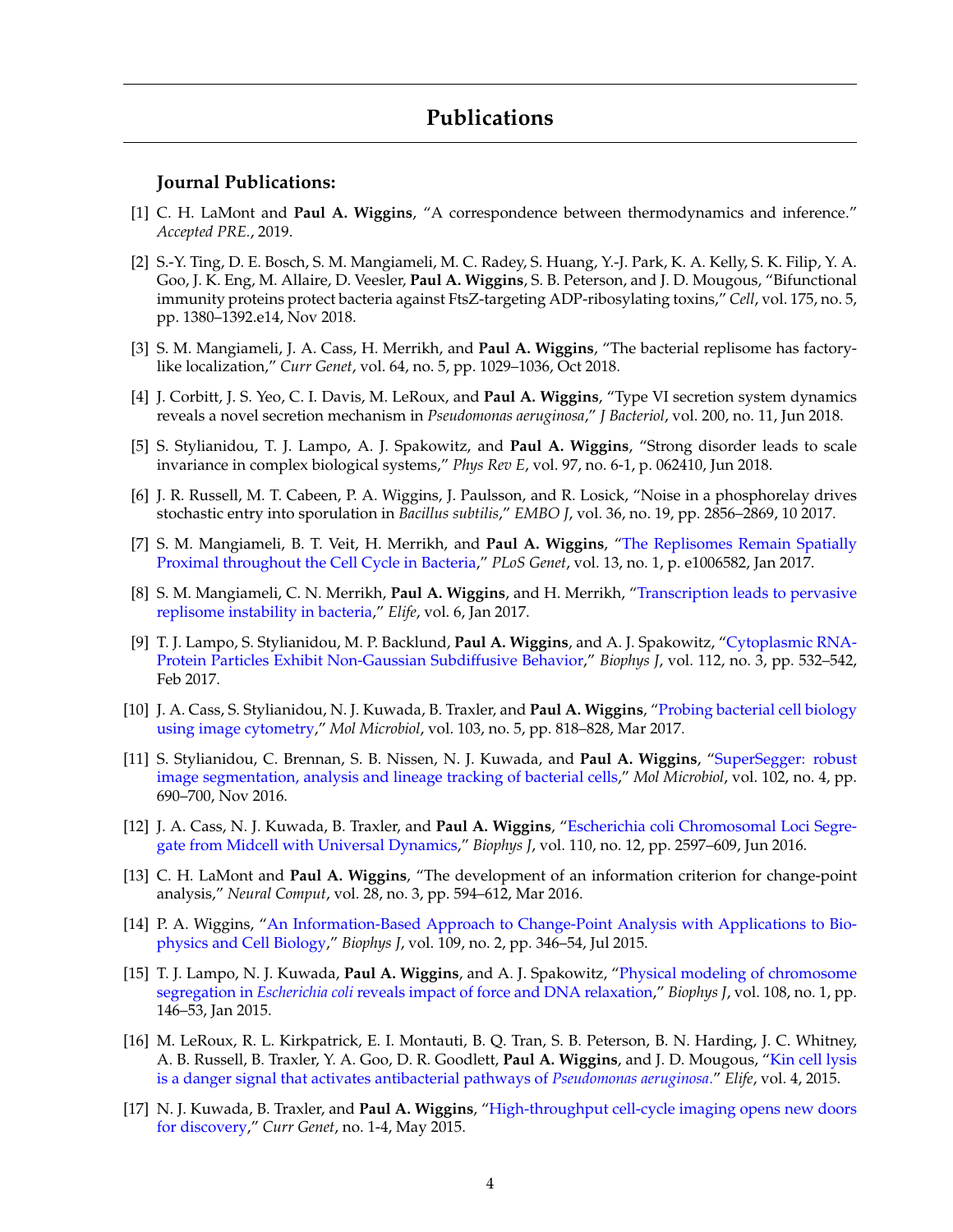- [18] ——, ["Genome-scale quantitative characterization of bacterial protein localization dynamics through](http://onlinelibrary.wiley.com/doi/10.1111/mmi.12841/full)[out the cell cycle,](http://onlinelibrary.wiley.com/doi/10.1111/mmi.12841/full)" *Mol Microbiol*, vol. 95, no. 1, pp. 64–79, Jan 2015.
- [19] E. V. Dolgosheina, S. C. Y. Jeng, S. S. S. Panchapakesan, R. Cojocaru, P. S. K. Chen, P. D. Wilson, N. Hawkins, **Paul A. Wiggins**, and P. J. Unrau, ["RNA mango aptamer-fluorophore: a bright, high](http://www.sfu.ca/~punrau/pdfs/Dolgosheina_2014.pdf)[affinity complex for RNA labeling and tracking,](http://www.sfu.ca/~punrau/pdfs/Dolgosheina_2014.pdf)" *ACS Chem Biol*, vol. 9, no. 10, pp. 2412–20, Oct 2014.
- [20] C. Garmendia-Torres, A. Skupin, S. A. Michael, P. Ruusuvuori, N. J. Kuwada, D. Falconnet, G. A. Cary, C. Hansen, **Paul A. Wiggins**, and A. M. Dudley, ["Unidirectional P-body transport during the yeast cell](http://dx.plos.org/10.1371/journal.pone.0099428) [cycle,](http://dx.plos.org/10.1371/journal.pone.0099428)" *PLoS One*, vol. 9, no. 6, p. e99428, 2014.
- [21] S. Stylianidou, N. J. Kuwada, and **Paul A. Wiggins**, ["Cytoplasmic dynamics reveals two modes of](http://www.sciencedirect.com/science/article/pii/S0006349514011126) [nucleoid-dependent mobility,](http://www.sciencedirect.com/science/article/pii/S0006349514011126)" *Biophys J*, vol. 107, no. 11, pp. 2684–92, Dec 2014.
- [22] A. Javer, N. J. Kuwada, Z. Long, V. G. Benza, K. D. Dorfman, **Paul A. Wiggins**, P. Cicuta, and M. C. Lagomarsino, ["Persistent super-diffusive motion of](http://www.poco.phy.cam.ac.uk/~pc245/Pietro-Papers/Persistent_loci_2014.pdf) *Escherichia coli* chromosomal loci," *Nat Commun*, vol. 5, p. 3854, 2014.
- [23] M. Venkatareddy, S. Wang, Y. Yang, S. Patel, L. Wickman, R. Nishizono, M. Chowdhury, J. Hodgin, **Paul A. Wiggins**, and R. C. Wiggins, ["Estimating podocyte number and density using a single histologic](http://jasn.asnjournals.org/content/25/5/1118.long) [section,](http://jasn.asnjournals.org/content/25/5/1118.long)" *J Am Soc Nephrol*, vol. 25, no. 5, pp. 1118–29, May 2014.
- [24] B. C. Ross and **Paul A. Wiggins**, ["Calculator for conformational statistics of DNA and applications to](http://journals.aps.org/pre/pdf/10.1103/PhysRevE.87.032707) [high-curvature bending."](http://journals.aps.org/pre/pdf/10.1103/PhysRevE.87.032707) *Physical Review E*, vol. 87, p. 032707, 2013.
- [25] B. R. Kulasekara, C. Kamischke, H. D. Kulasekara, M. Christen, **Paul A. Wiggins**, and S. I. Miller, ["c](http://www.ncbi.nlm.nih.gov/pmc/articles/PMC3861689/)[di-GMP heterogeneity is generated by the chemotaxis machinery to regulate flagellar motility,](http://www.ncbi.nlm.nih.gov/pmc/articles/PMC3861689/)" *Elife*, vol. 2, p. e01402, 2013.
- [26] N. J. Kuwada, K. C. Cheveralls, B. Traxler, and **Paul A. Wiggins**, ["Mapping the driving forces of chro](http://nar.oxfordjournals.org/content/early/2013/06/17/nar.gkt468.full)[mosome structure and segregation in](http://nar.oxfordjournals.org/content/early/2013/06/17/nar.gkt468.full) *Escherichia coli*," *Nucleic Acids Res*, vol. 41, no. 15, pp. 7370–7, Aug 2013.
- [27] A. B. Russell, M. LeRoux, K. Hathazi, D. M. Agnello, T. Ishikawa, **Paul A. Wiggins**, S. N. Wai, and J. D. Mougous, ["Diverse type VI secretion phospholipases are functionally plastic antibacterial effectors,](http://www.nature.com/nature/journal/v496/n7446/abs/nature12074.html)" *Nature*, vol. 496, no. 7446, pp. 508–12, Apr 2013.
- [28] B. C. Ross and **Paul A. Wiggins**, ["Measuring chromosome conformation with degenerate labels,](http://dspace.mit.edu/openaccess-disseminate/1721.1/74164)" *Phys Rev E Stat Nonlin Soft Matter Phys*, vol. 86, no. 1 Pt 1, p. 011918, Jul 2012.
- [29] J. R. O'Connor, N. J. Kuwada, V. Huangyutitham, **Paul A. Wiggins**, and C. S. Harwood, ["Surface sens](http://onlinelibrary.wiley.com/doi/10.1111/mmi.12013/full)[ing and lateral subcellular localization of WspA, the receptor in a chemosensory-like system leading to](http://onlinelibrary.wiley.com/doi/10.1111/mmi.12013/full) [c-di-GMP production,](http://onlinelibrary.wiley.com/doi/10.1111/mmi.12013/full)" *Mol Microbiol*, vol. 86, no. 3, pp. 720–9, Nov 2012.
- [30] R. T. Dame, O. Espéli, D. C. Grainger, and Paul A. Wiggins, ["Multidisciplinary perspectives on bacterial](http://onlinelibrary.wiley.com/doi/10.1111/mmi.12055/full) [genome organization and dynamics,](http://onlinelibrary.wiley.com/doi/10.1111/mmi.12055/full)" *Mol Microbiol*, vol. 86, no. 5, pp. 1023–30, Dec 2012.
- [31] D. Van Valen, D. Wu, Y.-J. Chen, H. Tuson, **Paul A. Wiggins**, and R. Phillips, ["A single-molecule](http://www.sciencedirect.com/science/article/pii/S0960982212005763) [Hershey-Chase experiment,](http://www.sciencedirect.com/science/article/pii/S0960982212005763)" *Curr Biol*, vol. 22, no. 14, pp. 1339–43, Jul 2012.
- [32] M. Fritsche, S. Li, D. W. Heermann, and **Paul A. Wiggins**, "A model for *[Escherichia coli](http://nar.oxfordjournals.org/content/40/3/972.long)* chromosome [packaging supports transcription factor-induced DNA domain formation,](http://nar.oxfordjournals.org/content/40/3/972.long)" *Nucleic Acids Res*, vol. 40, no. 3, pp. 972–80, Feb 2012.
- [33] M. LeRoux, J. A. De Leon, N. J. Kuwada, A. B. Russell, D. Pinto-Santini, R. D. Hood, D. M. Agnello, S. M. Robertson, **Paul A. Wiggins**, and J. D. Mougous, ["Quantitative single-cell characterization of](http://www.pnas.org/content/109/48/19804.full) [bacterial interactions reveals type VI secretion is a double-edged sword,](http://www.pnas.org/content/109/48/19804.full)" *Proc Natl Acad Sci U S A*, vol. 109, no. 48, pp. 19 804–9, Nov 2012.
- [34] C. L. Chaffer, I. Brueckmann, C. Scheel, A. J. Kaestli, **Paul A. Wiggins**, L. O. Rodrigues, M. Brooks, F. Reinhardt, Y. Su, K. Polyak, L. M. Arendt, C. Kuperwasser, B. Bierie, and R. A. Weinberg, ["Normal](http://www.pnas.org/content/108/19/7950.full) [and neoplastic nonstem cells can spontaneously convert to a stem-like state,](http://www.pnas.org/content/108/19/7950.full)" *Proc Natl Acad Sci U S A*, vol. 108, no. 19, pp. 7950–5, May 2011.